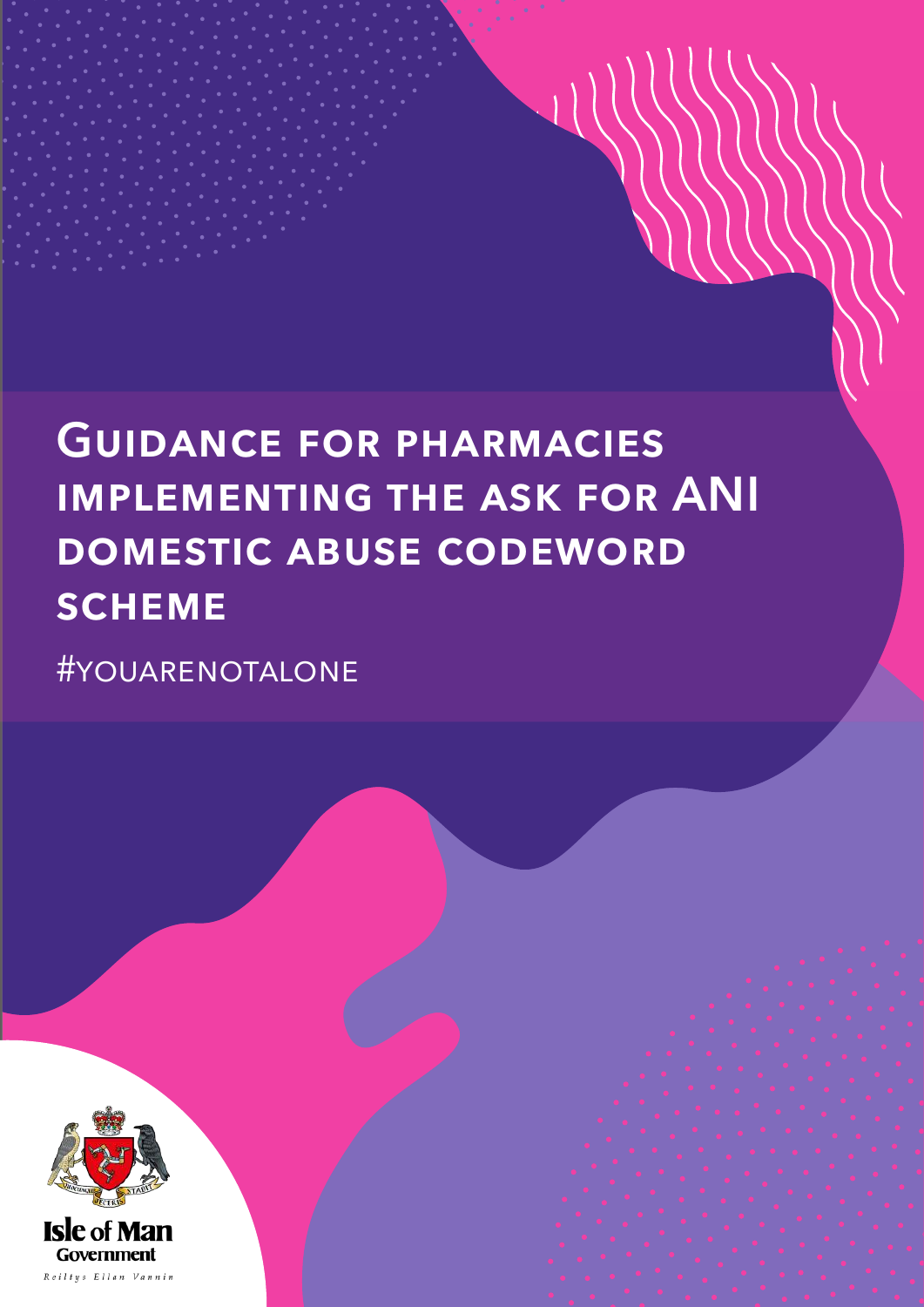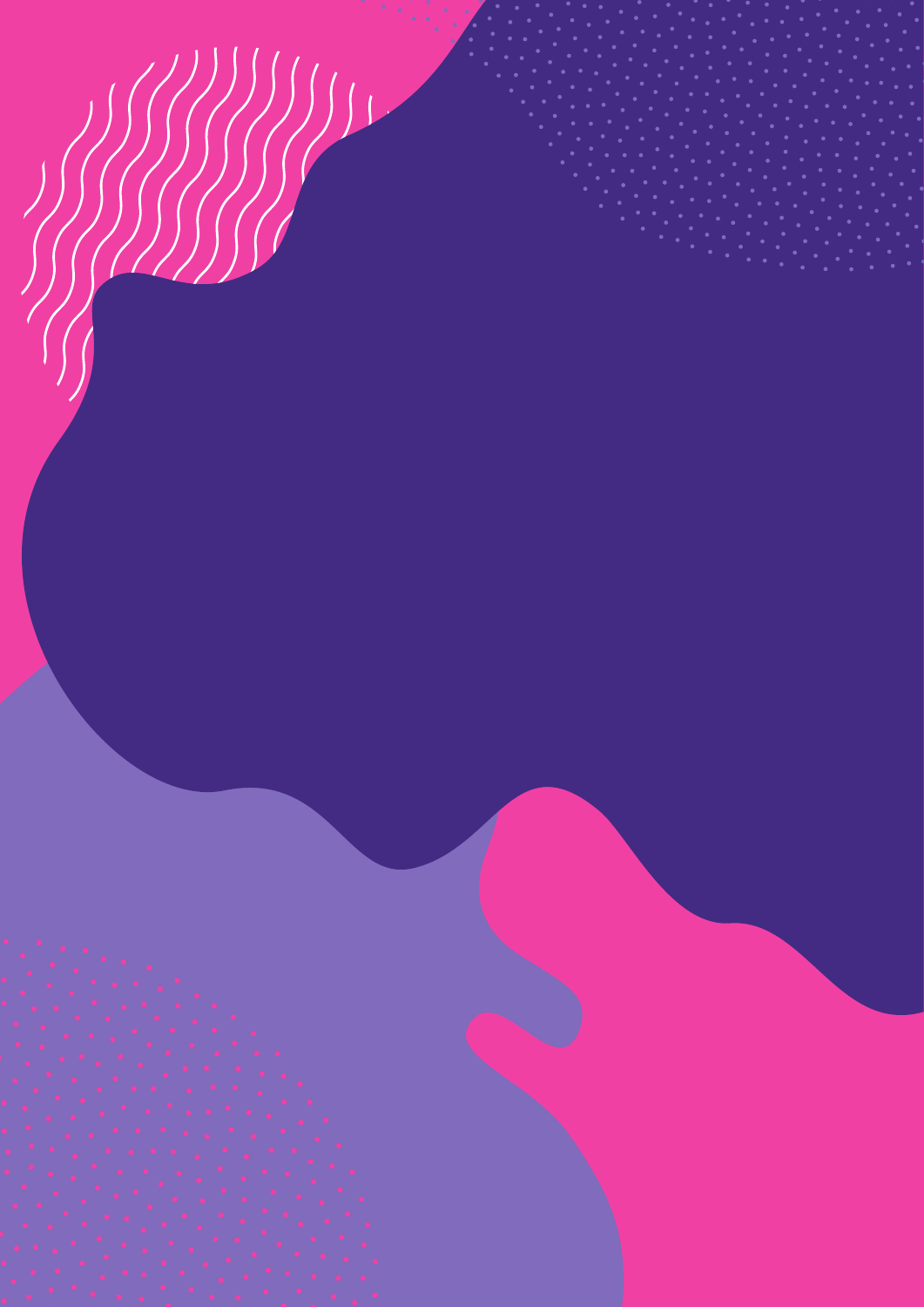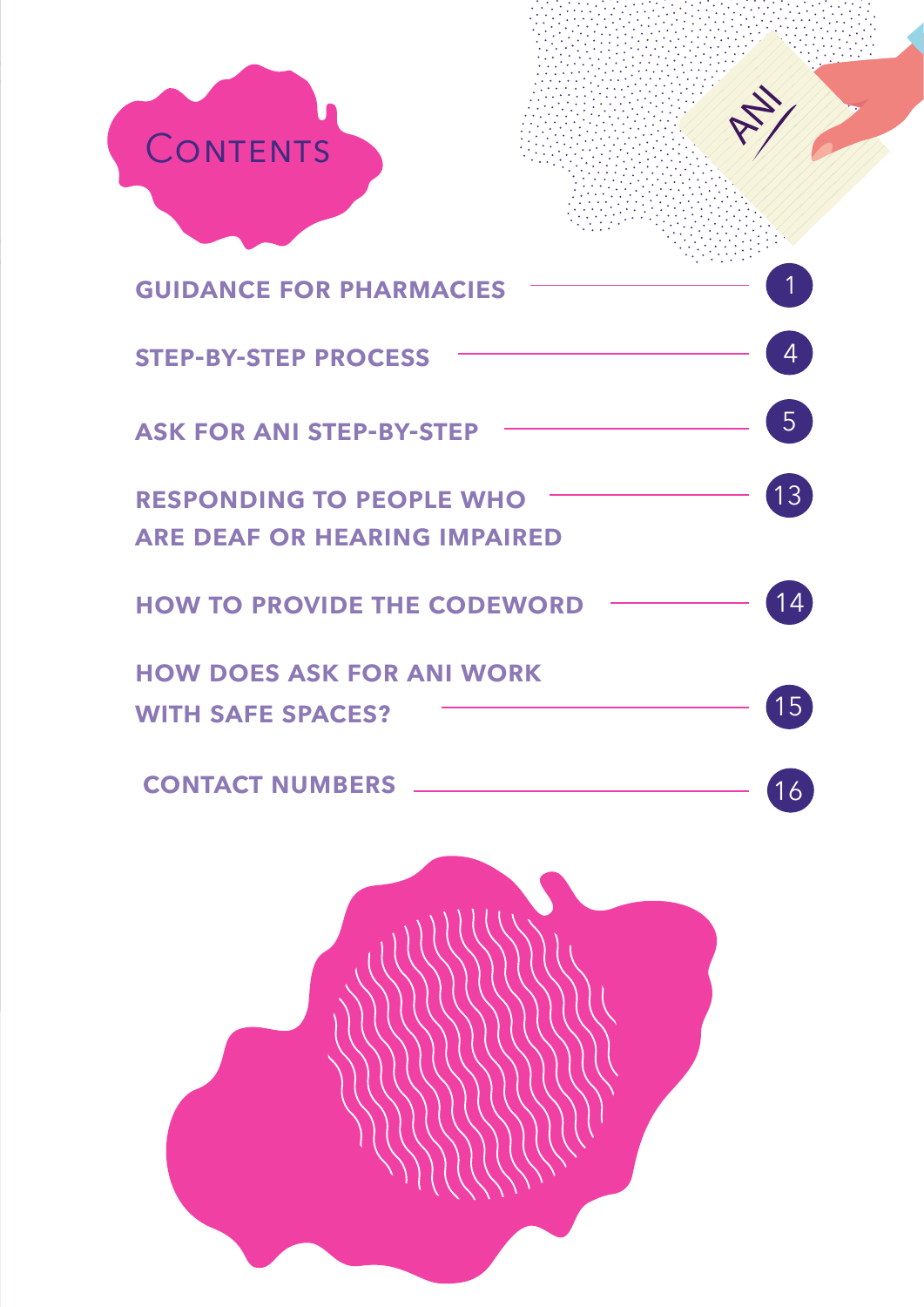# GUIDANCE FOR PHARMACIES IMPLEMENTING THE ASK FOR ANI DOMESTIC ABUSE CODEWORD SCHEME

## WHAT IS THE ASK FOR ANI DOMESTIC ABUSE codeword scheme?

The government has launched the Ask for ANI (Action Needed Immediately) codeword scheme to enable victims of domestic abuse to access immediate help from the police, or other support services, from the safety of their local pharmacy.

As a member of staff in a pharmacy supporting the Ask for ANI codeword scheme, you may have the opportunity to assist individuals who are experiencing domestic abuse.

The codeword ANI and other related requests for support should alert members of staff that a victim is seeking immediate, urgent help.

Your role is to offer a quiet, private space and to understand whether the victim wants to call the police, a national helpline or local support service, who will advise and support the victim accordingly.

## WHY IS THE SCHEME BEING INTRODUCED IN pharmacies?

The pharmacy environment lends itself well to this scheme. Most pharmacies will have consultation rooms available and the staff have already undergone training on safeguarding. For many victims affected by domestic abuse, seeking medical assistance through a pharmacy is often possible. Pharmacies across the country are already responding to safeguarding issues and this scheme provides a clear process to follow, and additional training and guidance to support them to deliver this assistance even more effectively.

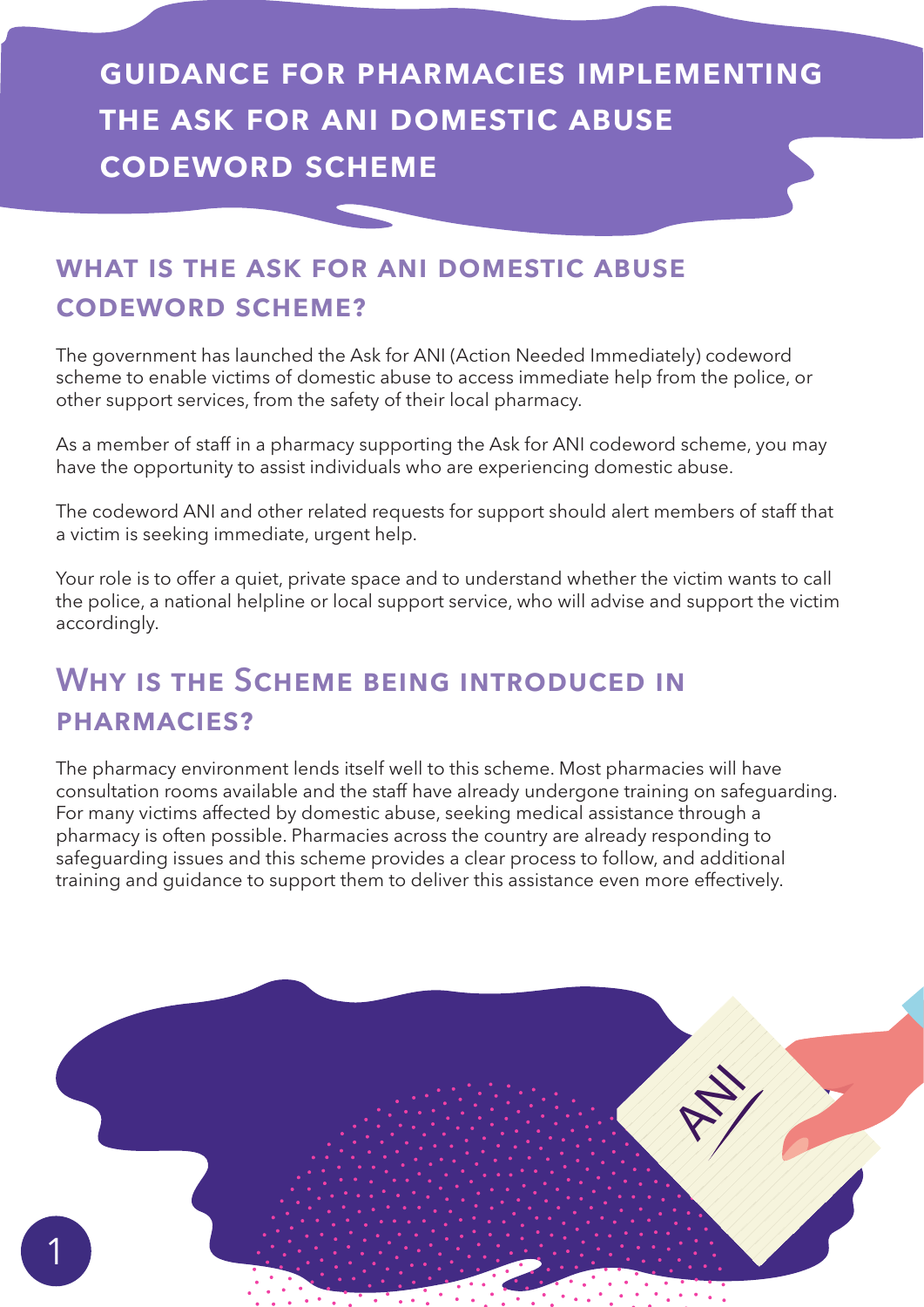## WHAT GUIDANCE IS AVAILABLE FOR pharmacies who want to adopt the scheme?



This guide has been written for pharmacists, pharmacy technicians and pharmacy assistants, and outlines the principals to consider when an individual uses the codeword, and the formal response required to direct the victim to the right support in a safe and supportive way.

An additional guide has been produced to help members of staff understand and define domestic abuse. All staff should read this information in addition to the guidance provided here. The guidance will offer you a deeper understanding of domestic abuse and how it impacts victims, how abusers and victims may behave, and the impact it has on all involved. This will enhance the response you give to victims at a crucial time.

Promotional materials have been produced to inform customers at your pharmacy that you are operating the codeword scheme and that staff are prepared to deliver a suitable response. Posters and other supporting materials are available [here](https://www.gov.im//domesticabuse)

Thank you for supporting this initiative and for providing this vital service for victims of domestic abuse. If you have any questions about the scheme, please contact Maria.Bell@gov.im

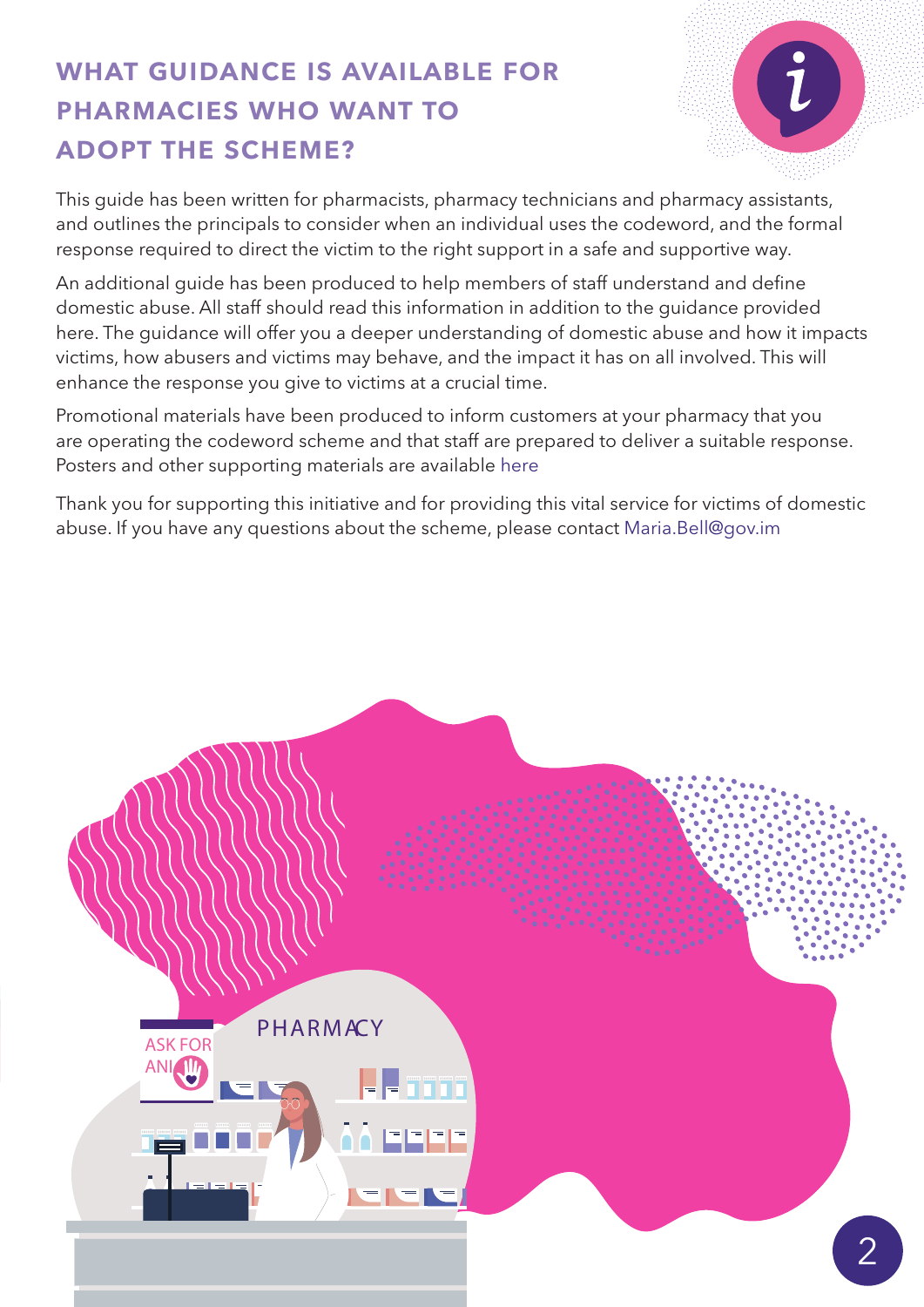## WHAT SHOULD PHARMACIES DO WHEN THE ASK FOR ANI CODEWORD HAS BEEN USED?

Disclosing domestic abuse is difficult for many victims, not only because it is potentially dangerous, but also because of the stigma and shame that is too often attached. We also need to recognise and acknowledge that when an individual uses the codeword and discloses domestic abuse, it can be difficult for the member of staff hearing it.

Regardless of circumstances or setting, there are some broad principles that can guide your response, which can make a real difference. Victims who feel believed are more likely to seek help and support.

Hearing an individual use the codeword, especially for the first time, may cause you to feel anxious about not saying the right thing or doing something wrong. This guidance provides the relevant information and training to ensure you know what to do. Remember they chose you – there is something already about you that means they are willing to try this. It may be difficult not to be shocked or surprised when someone uses Ask for ANI, to help avoid this have a run through with colleagues, just like you would a fire practice, so when the time comes it won't be your first time.

The following principles should be front of mind when responding to a victim using Ask for ANI.

#### BELIEVE WHAT YOU ARE BEING TOLD

Many victims will be unsure whether you will believe they need help. Ideally you want to demonstrate with body language and words your willingness to listen to what help they need and be there for them whatever they choose to do. Remember, though, your role is not to ask or enquire about the details of the abuse.

#### Listen non-judgementally

Take your cue from the victim. Simple acknowledgement can help assure them that you understand and care, and that they are not alone. Try not to criticise the abuser – this can make some victims go into defence mode. Often the victim still loves the abuser and wants the abuse to end rather than the relationship, so their feelings may be ambivalent and complicated.

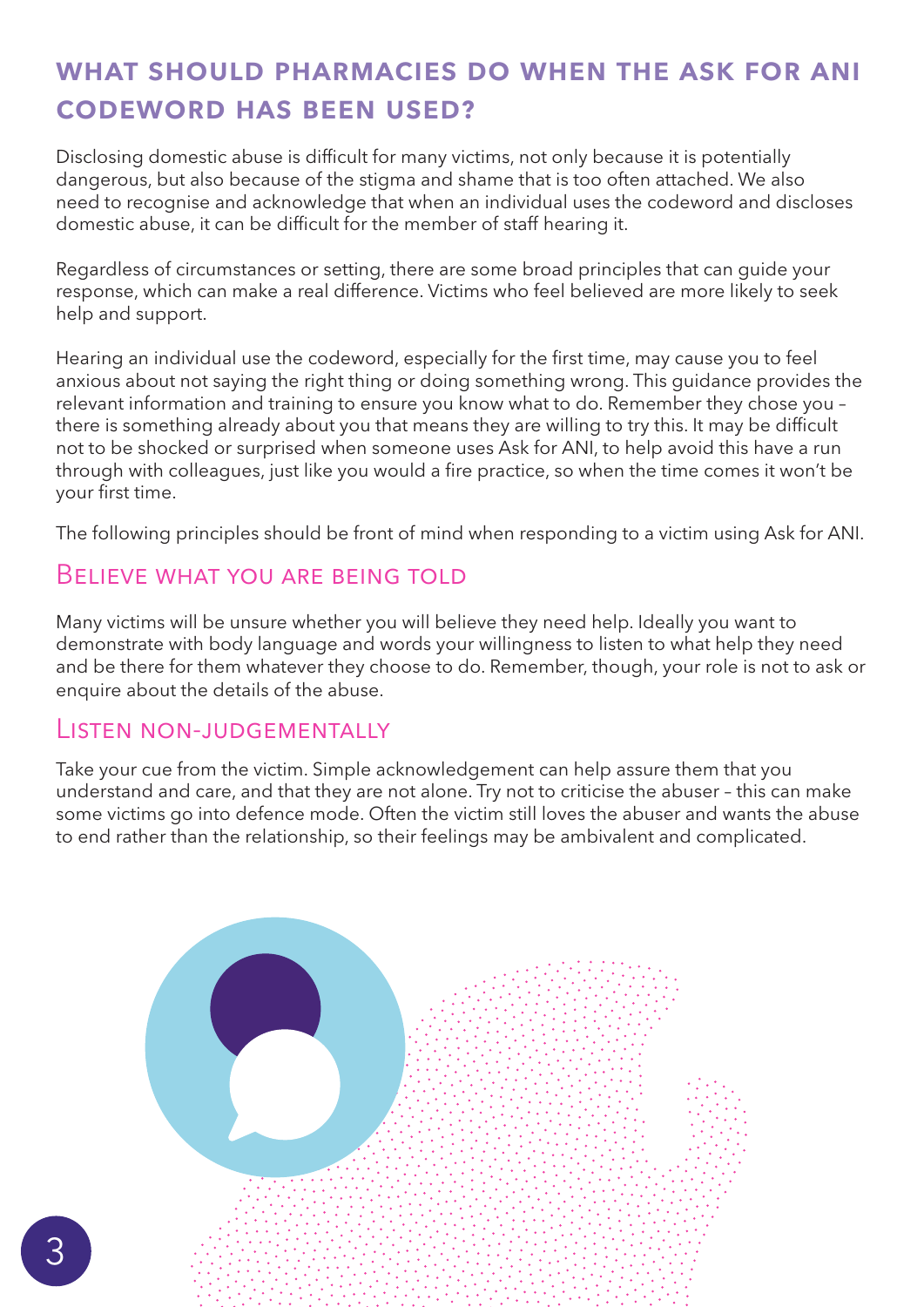### 1 Clarify they are asking for ANI

If you think someone has used the codeword, acknowledge and check by using a phrase like "So you'd like to speak to ANI? OK, please come with me" or "Yes, ANI is available. Please come with me to the consultation room."

### 2 Offer a private space

If the person is alone, respond by offering to accompany them to the consultation room.

If they're with another adult, ask if they are able to come to the consultation room on their own.

### 3 Explain confidentiality

Explain how you will treat information disclosed to you or in front of you.

### 4 Explain what you can offer

Explain that you can help them access immediate support from the police, a national helpline or a local support service.

#### **National Domestic Abuse Helpline (England)** - 0808 2000 247

**Victim Support IOM** - 01624 679950

#### 5 Ask what they would like to happen

Confirm whether they would like a police response, or support from a national helpline or local support service. Ask if they are comfortable making the call or if they would prefer you to make the call on their behalf.

### 6 Offer the phone to make a call

Act by calling the police or a support service. If the individual is able to make the call, provide a phone and the relevant number. If they want you to make the call, explain to the call handler that you are calling on behalf of someone using the ANI codeword.

### 7 Record the incident

Record use of the codeword on the [online form.](https://www.gov.uk/government/collections/ask-for-ani-domestic-abuse-codeword-scheme-pharmacy-materials)

#### 8 Debrief with a colleague

To protect your wellbeing, talk to someone you trust about your experience and be kind to yourself.

#### **IOM Constabulary Domestic Abuse officer** - 01624 631495 (8am - 4pm, Mon - Fri)

**IOM Women's Aid / Refuge** - 01624 677900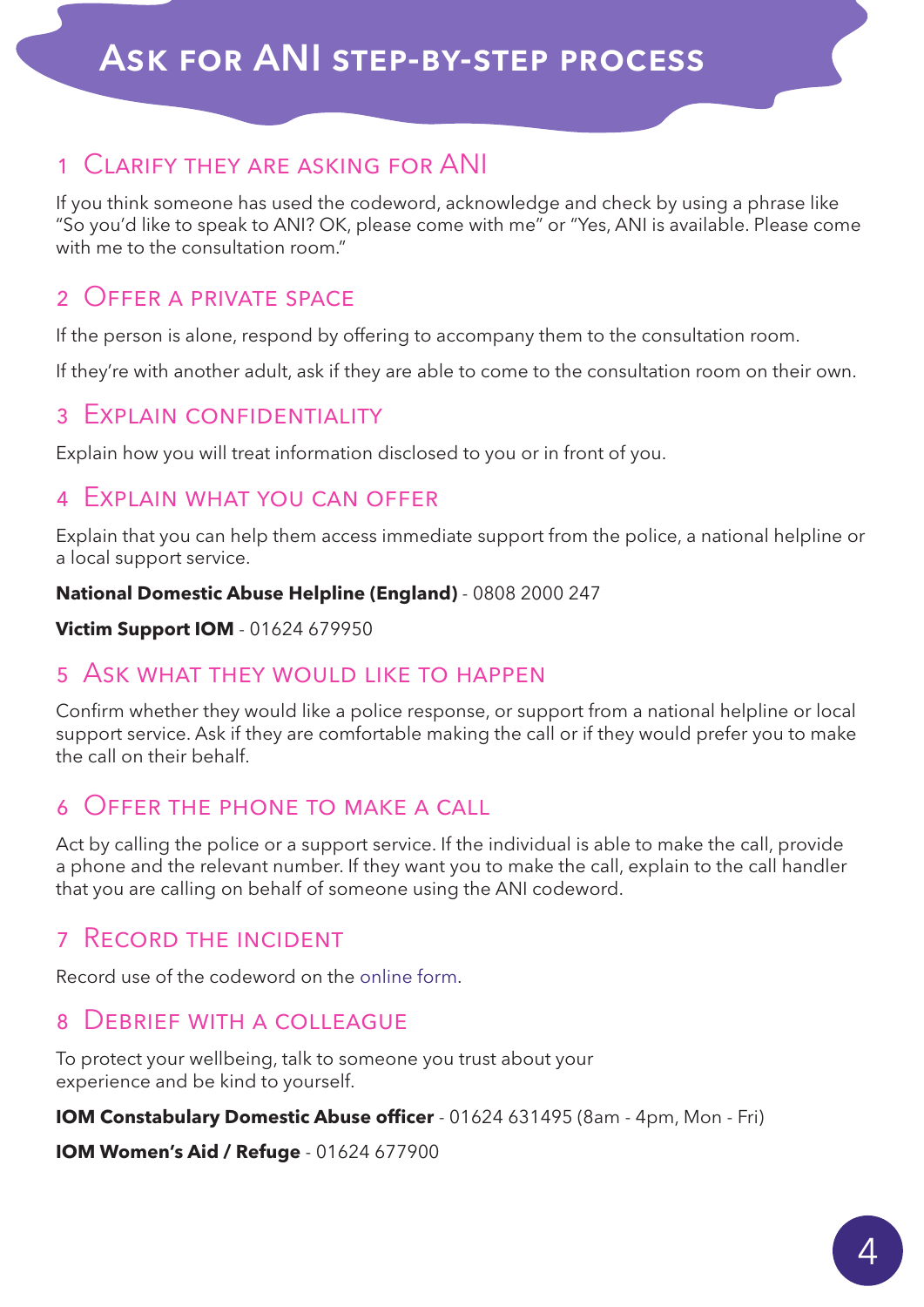The following information provides the formal step-by-step process for responding to the use of the codeword in your pharmacy. This guidance should be followed alongside local safeguarding procedures.

To show that you have heard the codeword you could use a phrase like "So you'd like to speak to ANI? OK, please come with me" or "Yes, ANI is available. Please come with me to the consultation room."

## 1. Clarify they are asking for ANI

There are many potential ways in which a person may communicate to you that they need assistance. We shouldn't rely on the fact that all will use the codeword correctly.

The person may ask to see ANI, ask if ANI is available or just say "ANI". They may even write ANI on a piece of paper, e.g. their prescription form. We also have to consider that English might not be their first language, or they may have hearing difficulties.

You may find that the codeword isn't used at all and that the individual may say something along the lines of "I don't feel safe right now", "I don't feel safe at home" or "I'm scared/ frightened of my (ex) partner/family member/carer."

There are other similar schemes across the UK, such as Ask for Angela and SafeSpaces, so these may be asked for instead of ANI.

They may not be able to verbalise anything and appear upset, angry, frustrated or cry. It's important to stay calm and follow the process set out in the guidance.

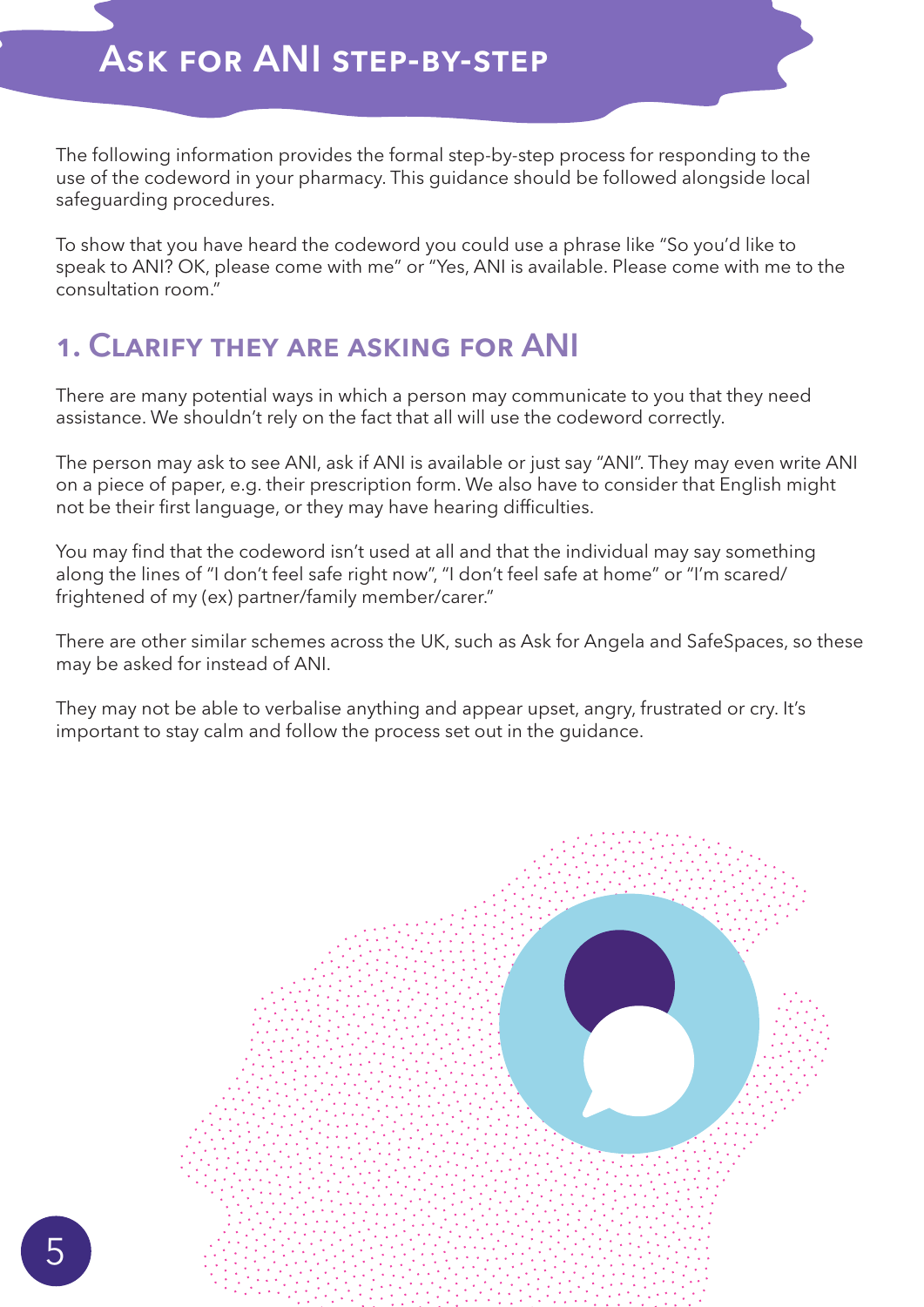## 2. Offer a private space

To adopt Ask for ANI, your pharmacy needs to be able to offer a quiet, private space for victims to go. This safe space should be a private room – ideally the consultation room.

If the consultation room is occupied or unavailable when the victim uses the codeword, you should consider providing them with an alternative private space.

This space must be free from others using it, so not a staff room or break room. Ideally there should be a comfortable space for them to sit, so not a cupboard or utility area. The space also needs to be confidential, so it should be a separate room – not behind a curtain, for example.

If you think the abuser may be with the individual, it may be dangerous if you intervene or ask the abuser to leave. If you can, wait for a time when the possible abuser is out of earshot, and ask the individual who has used the codeword if it would be safe for them to come with you. If they say yes, then follow the instructions above. If they say no, ask them if they want you to call the police.

If the consultation room is occupied and no suitable alternative space is available, you should explain that you understand what they are asking for but unfortunately ANI is currently busy. Ask if they would mind waiting until ANI is free or coming back at an agreed time. This ensures the individual knows they are being taken seriously and that they will be offered assistance as soon as possible.

This is where your role ends – you should not feel that you need to do anything further. The individual knows best what is safest for them, and it is not your responsibility.

If the person is with children, you should still offer the quiet and private space to both the victim and children, but all efforts should be made to ensure children (apart from very young infants) do not overhear the conversation due to the risk they may repeat it at a later point. You can ask the person to write down what help they need. Don't ask the parent to leave their children.

If a child or young person under 18 uses the codeword, you should seek to understand what help they need and follow your pharmacy's safeguarding procedure.

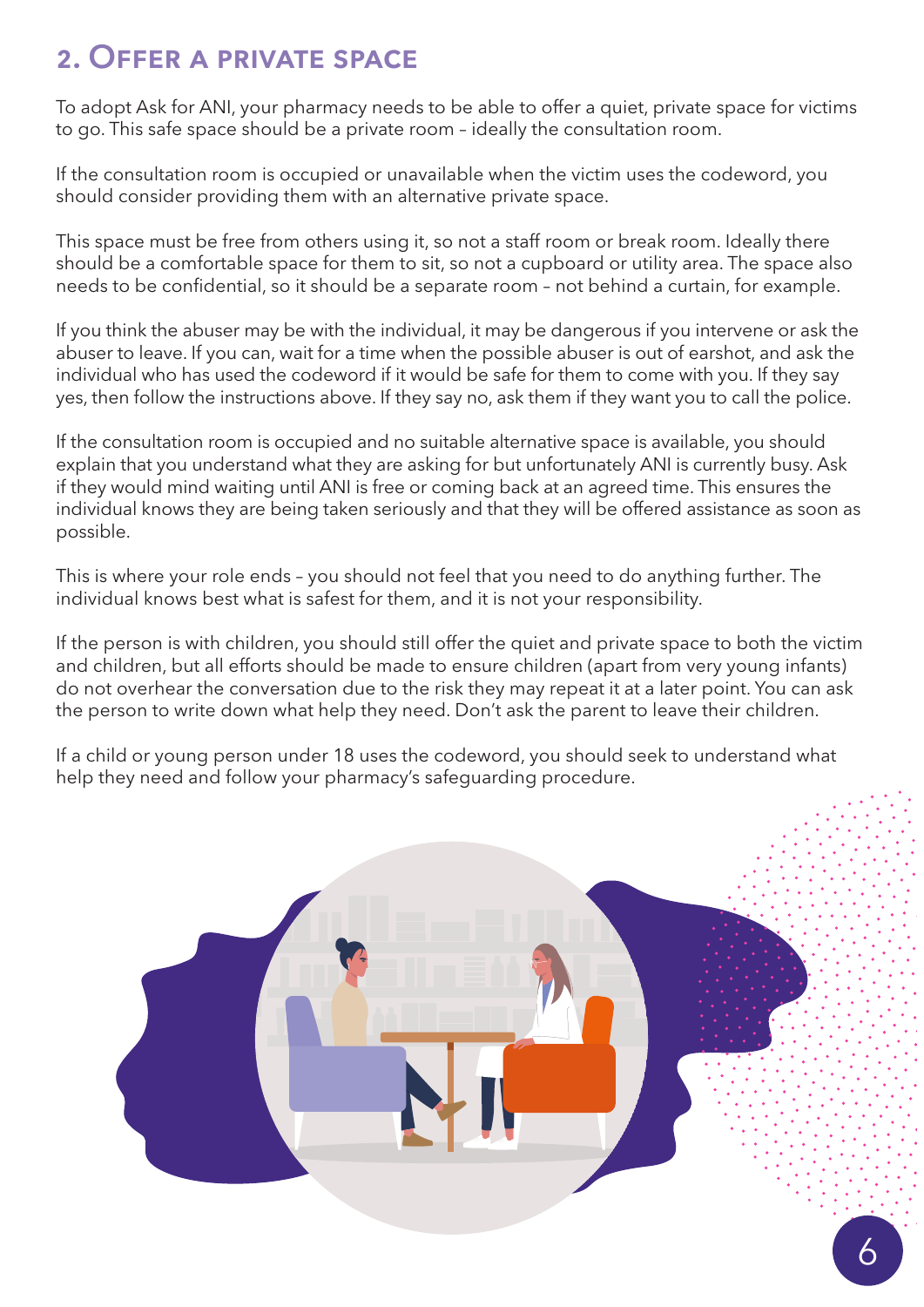## 3. Explain confidentiality

Please follow your organisation's confidentiality and safeguarding policies to ensure that you are familiar with circumstances where confidentiality may need to be breached (e.g. if a victim is high risk or a crime has been, or may be, committed). Where a safeguarding referral is needed, you can share the victim's details with police or social services so that they can take appropriate action to keep the victim safe.

Remember to maintain your own privacy and confidentiality. This may feel more difficult in rural or smaller areas where pharmacy staff and customers are known to each other so providing reassurance about confidentiality will be particularly important for victims in these communities.

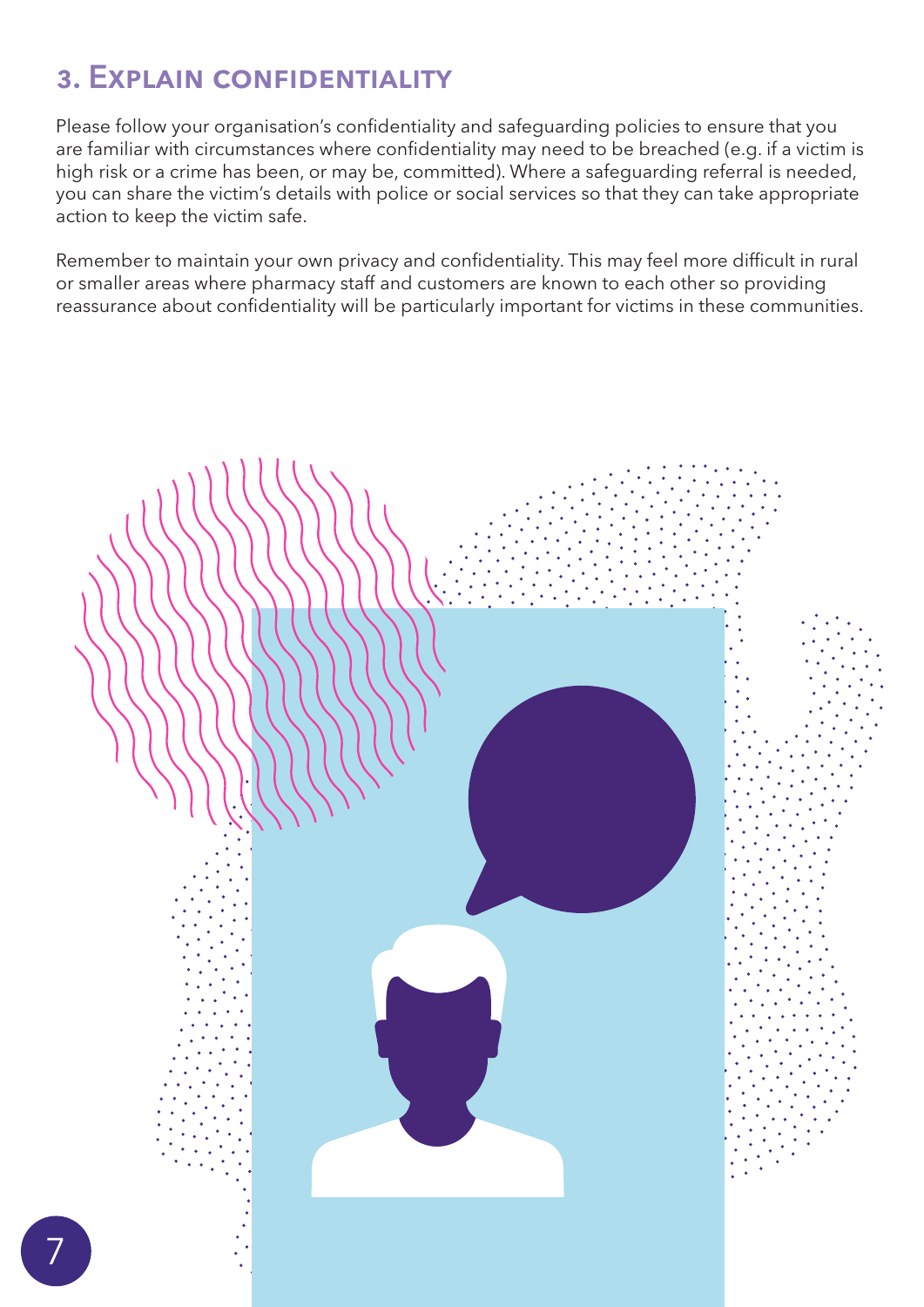### 4. Explain what you can offer

Your role is to:

- offer a space that is safe for victims
	- assist the individual in calling police on 999 or the IOM Constabulary main line on 631212, or a national domestic abuse support helpline or services
- provide the individual with telephone numbers or  $\bullet$ information on support to use at another time

If the individual asks for more help, gently explain that you have been trained to offer a phone call, and that professionals from domestic abuse services or helplines, or the police, will be able to help.

You may wish to download Hestia's free [Bright Sky app](https://www.hestia.org/brightsky) onto your work phone or device. The app also provides a UK-wide directory of specialist domestic abuse support services with contact details.

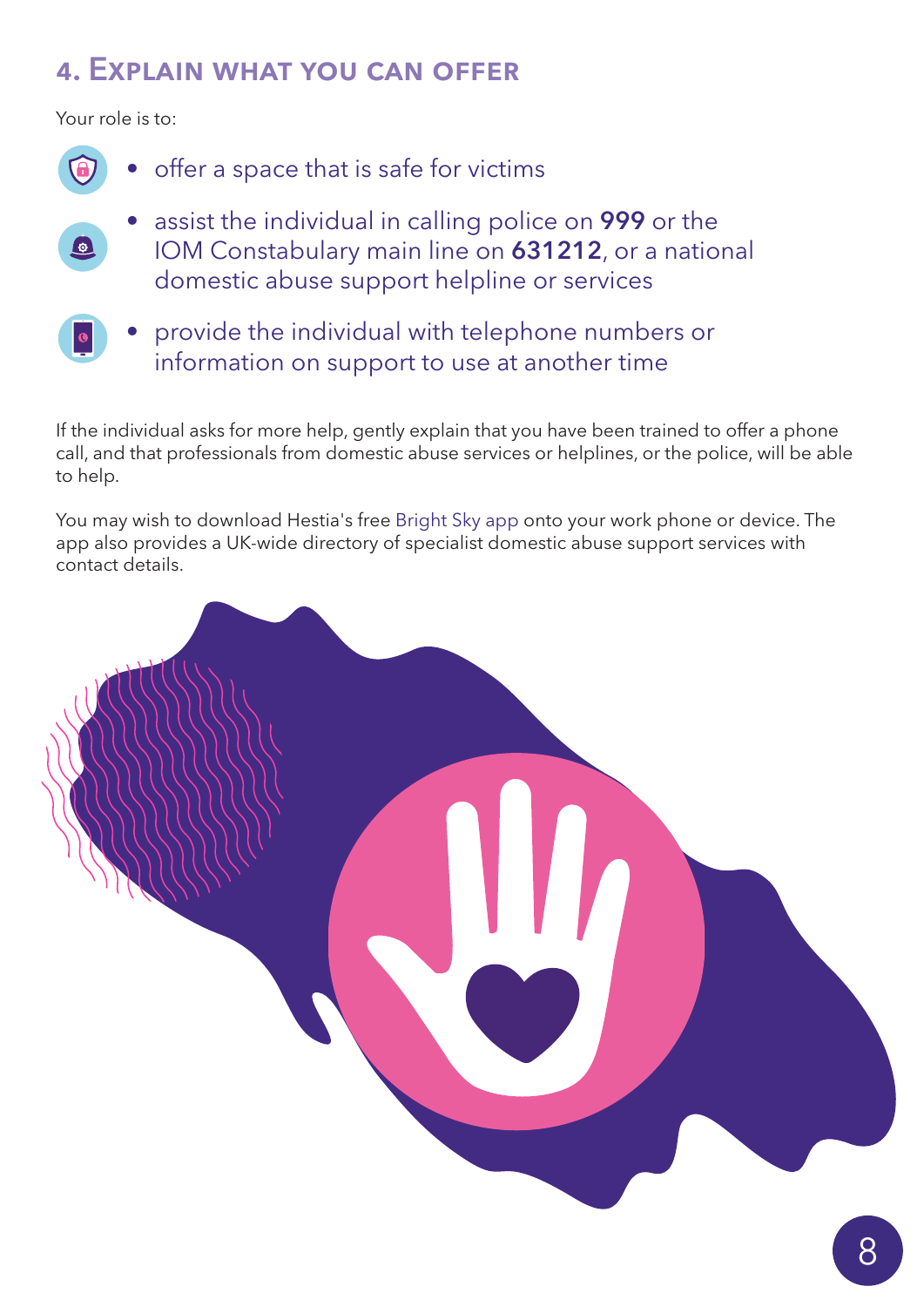### 5. Ask what they would like to happen

Confirm whether they would like a police response, or support from a national helpline or local support service – be guided by them. The victim is always the expert in their own life. It is important to be patient and allow them to set the pace.

You should first check whether they are in danger or need immediate help because of domestic abuse and want the police to be called. Where it is not possible to check if the victim wants the police to be called, staff should follow their pharmacy's safeguarding procedures.

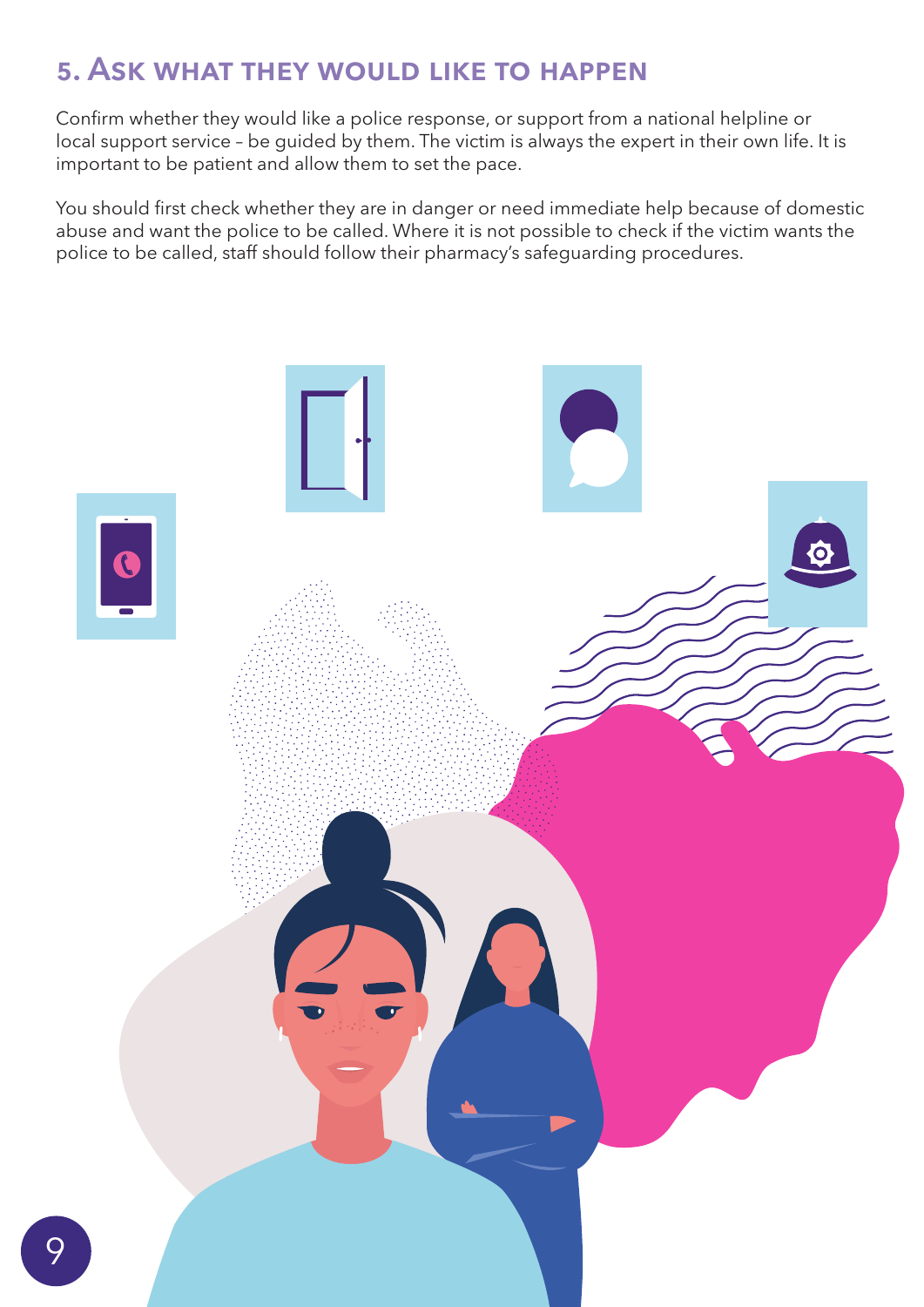## 6. Offer the phone to make the call

If the individual is able to make the call, encourage them to do so by providing a phone and the relevant number. They may want you to stay for assistance or prefer to be alone. If they tell you that they want you to make the call, explain to the person at the organisation that you are calling on behalf of someone who has used the ANI codeword.

If calling 999, let the police call handler know that an Ask for ANI codeword has been used. The call handler will take the details of the situation and assess whether police officers need to be dispatched.

If the victim would like support from a national helpline, you can call or signpost to the following support lines:

**National Domestic Abuse Helpline (England)** 0808 2000 247 (available 24 hours a day, 7 days a week)

**Victim Support IOM** 01624 679950

**IOM Police Domestic Abuse officer**  01624 631495 (8am - 4pm, Mon - Fri)

#### **Women's Aid/Refuge**

01624 677900



If you call a helpline, they may offer a call back at a time and on a number convenient and safe for the person using the codeword. You can find details of local support services on Hestia's Bright Sky App, which provides a UK-wide directory of local services.

If the victim can't call because of a language barrier, there are telephone interpretation services available that may be able to provide support. The National Domestic Abuse Helpline can offer an interpreter service and the Karma Nirvana helpline (**0800 5999 247**) also offers support on domestic abuse, honour-based abuse and forced marriage in Hindi, Punjabi and Urdu. Hestia's Bright Sky app provides information on domestic abuse in Polish, Punjabi, Urdu and Welsh, as well as English. Bright Sky can be downloaded for free as an app on your phone or a webpage via your internet browser.

### WHAT TO DO IN AN EMERGENCY

In an emergency where there is an immediate risk to someone's safety – such as someone using violence or threatening violence – or if you need police assistance, you should call 999. You don't need to get consent from the victim at this point.

You can also report a crime by calling the police on **631212**, or anonymously report a crime by calling Crimestoppers on **0800 555 111** or online. You may feel worried about what will happen if the abuser suspects you reported them to the police. Never confront the abuser and ensure you take steps to protect your own safety too. Inform your safeguarding lead about the disclosure.

If the police have been called and have confirmed that officers will be dispatched to the pharmacy, you should ensure that the individual is able to wait somewhere private until officers arrive. This could be the consultation room, or, if the consultation room is unavailable, a quiet space away from other members of the public.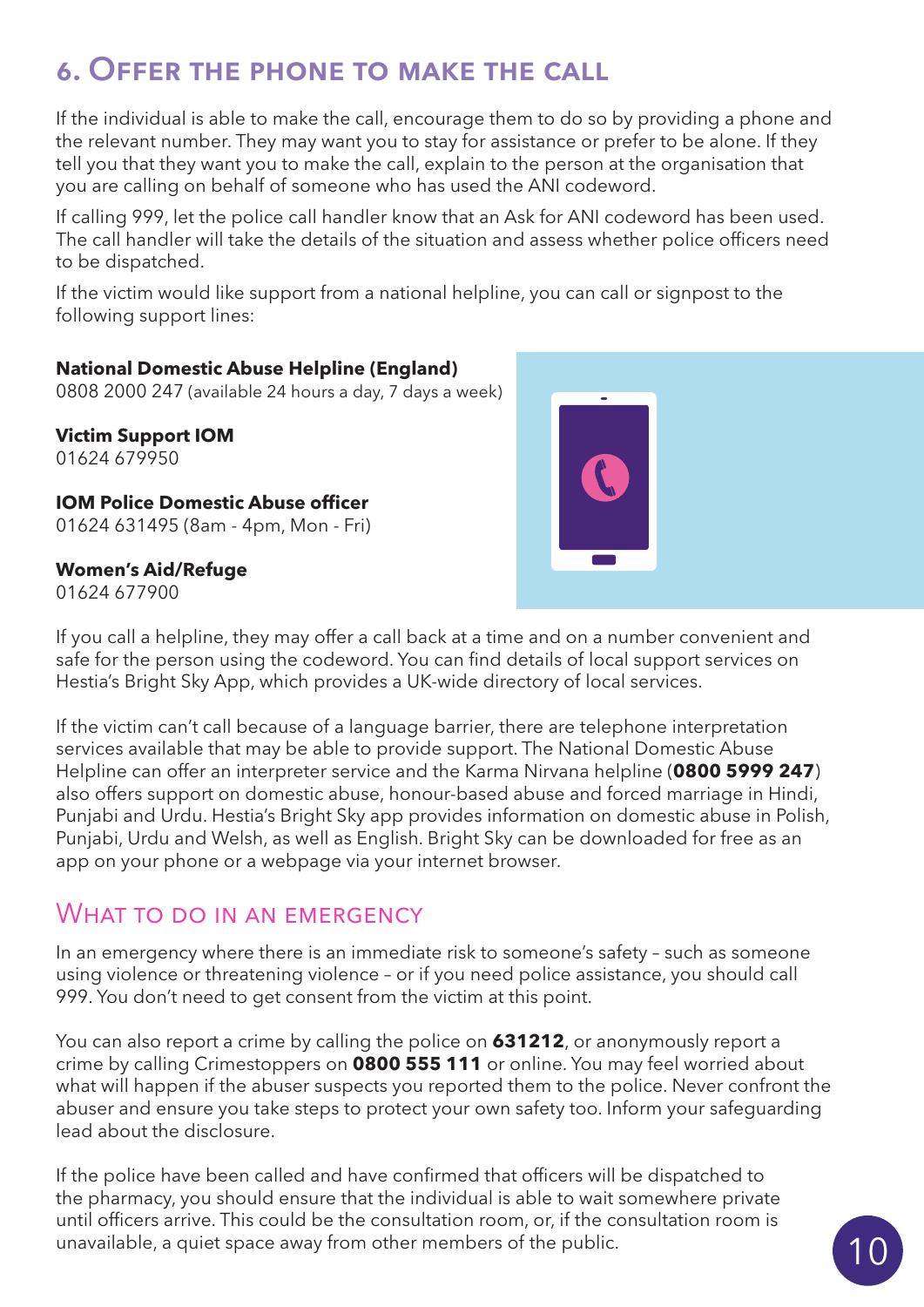## 7. Record the incident

Record any use of the codeword on the [online form](https://www.gov.uk/government/collections/ask-for-ani-domestic-abuse-codeword-scheme-pharmacy-materials). A printable version of the form is also available to download and complete in hard copy, however we request that the information is then also recorded on the online form. The anonymised information you provide will be used to help us understand how the scheme is working.

Remember:

- Acknowledge: the staff member should acknowledge that they heard the code word.
- Respond: staff should respond with kindness and understanding.
- Act: staff should take the victim to the consultation room and ask what they would like to happen. If an urgent response is needed, a **999** call should be made.
- Record: staff should make an anonymous record of what has happened.

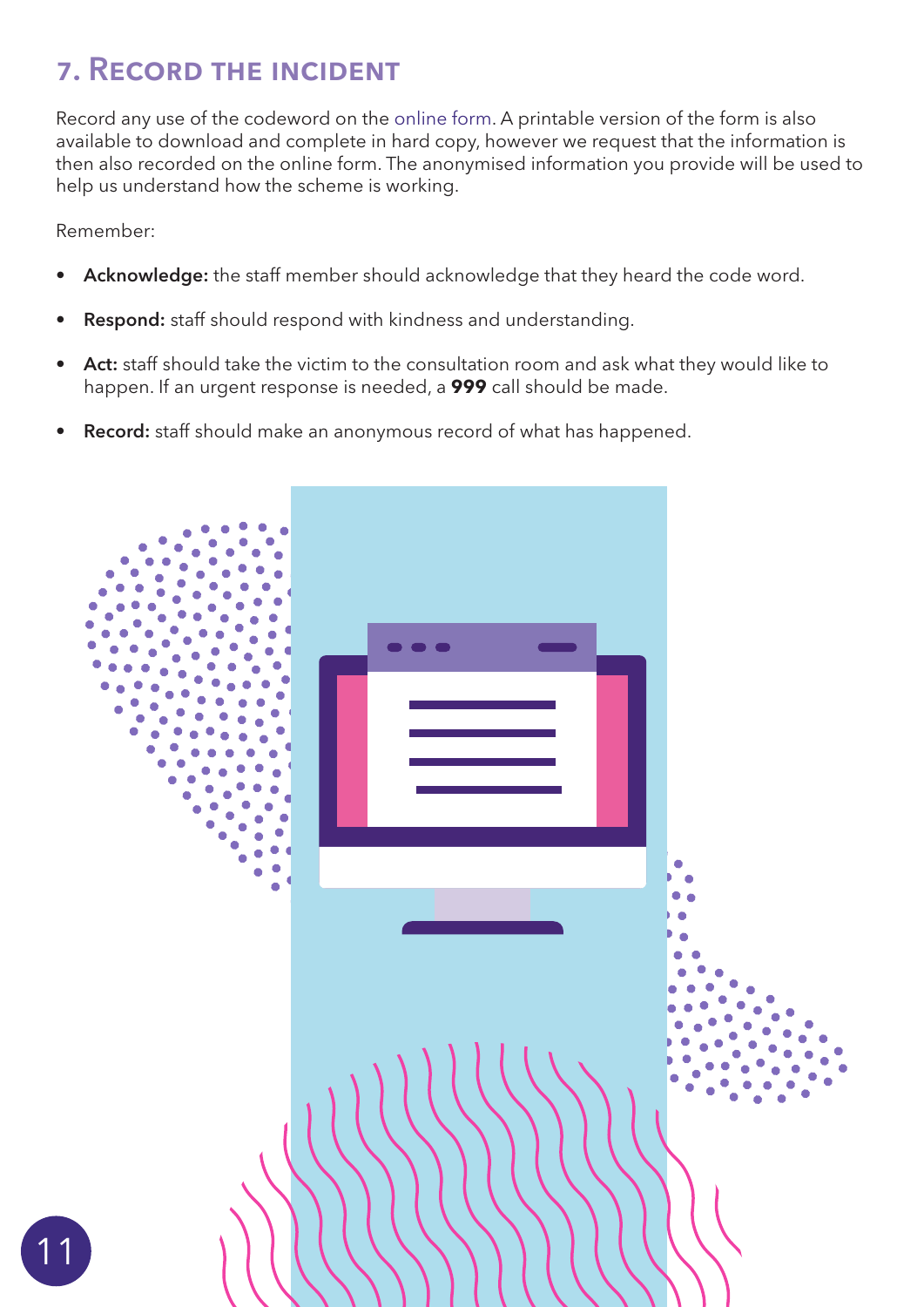### 8. Debrief with a colleague

Talking to someone or hearing about their experience of domestic abuse can be distressing for you too. It's important to care for your mental health and wellbeing after responding to a domestic abuse disclosure.

Some ways of doing this include:

- Debrief with someone you trust in a way that maintains the individual's or family's confidentiality (by not including names or personal details).
- Take a break and do something that takes your mind off what you've just heard – e.g. take a walk, make a cup of tea or coffee.
- Be kind to yourself. Talking to someone about their experience while being kind and nonjudgemental, and informing them of the available support, is one of the best ways you can help them, but ultimately you alone can't make them safe.
- Acknowledge the limits of your role and that what you've done is enough.

#### If you are experiencing domestic abuse

You too may be affected personally by domestic abuse, either as a victim or survivor, as someone who uses abusive behaviour, or as a friend or family member of someone affected. You are not alone and there is support available.

Please see the full list of resources, at gov.im/domestic abuse. Call 999 if you or someone else is at an immediate risk of harm and speak to a trusted family member or friend about your experience.

#### Responding to domestic abuse victims who are being stalked

Victims of domestic abuse may also be stalked by a partner or ex-partner. Stalking victims may not be in a current relationship with the stalker, but they may still feel that their movement is limited. In particular, victims may want to access help through the scheme because they are worried about being watched by a stalker and would like to use the private space offered by the scheme. They may be concerned that their personal phone is being monitored. Stalking may include behaviours that in isolation can appear harmless, for example, sending messages or gifts, but that can form part of a pattern of unwanted and abusive behaviour towards the victim.

If a victim asks to make a call about stalking, the National Stalking Helpline UK can be contacted on **0808 802 0300**.

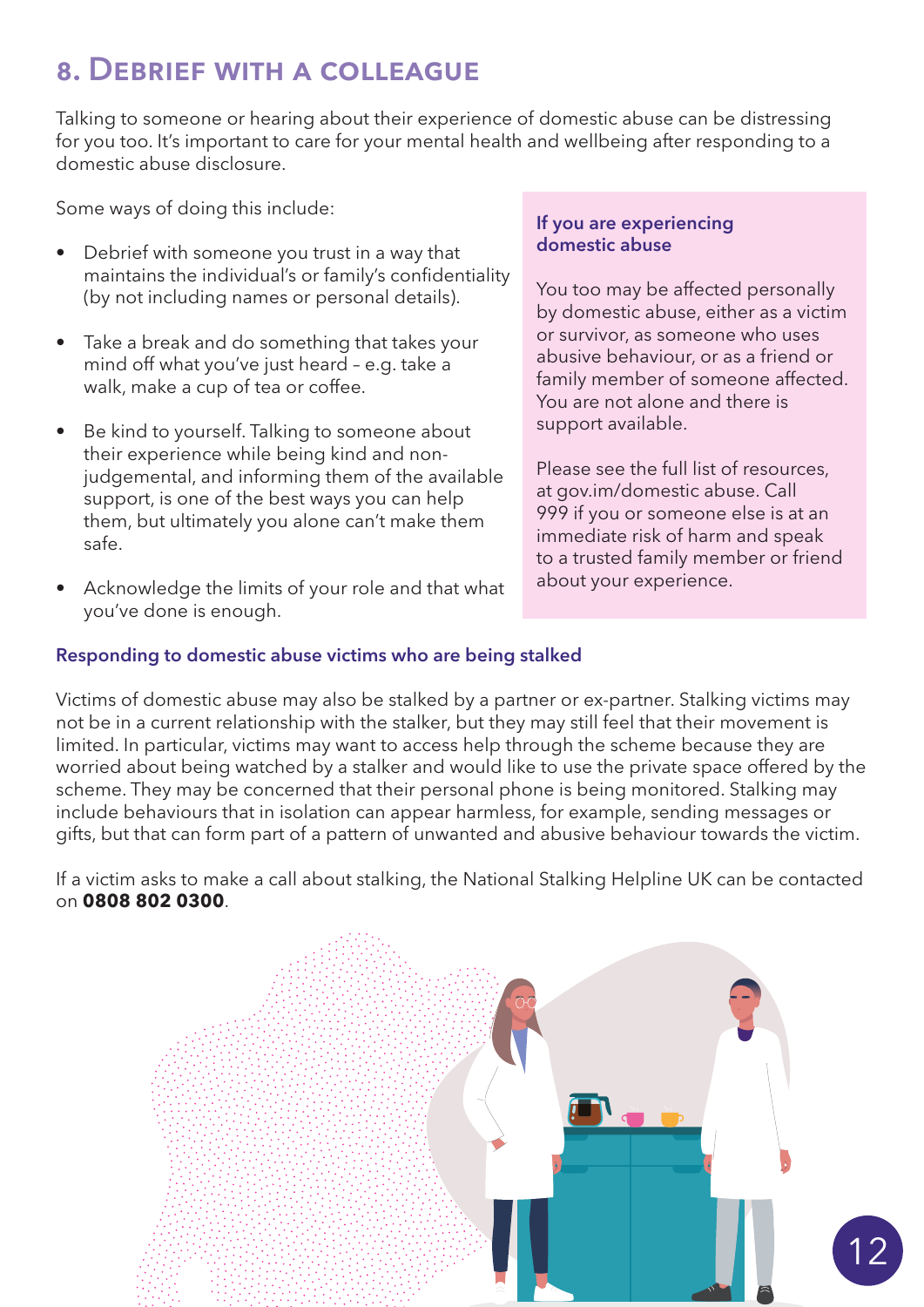# Responding to people who are deaf or hearing impaired

Deaf people, like many marginalised communities, face systemic barriers which prevent them from easily accessing appropriate support services in times of need. The compulsory wearing of masks in shops is also an extra barrier for communication. Deaf people's first language is mostly British Sign Language or another signed language or international sign (with English potentially their third or fourth language).

In particular, deaf people who rely on facial expressions and lip-reading to communicate are finding communication difficult during the COVID-19 pandemic.

It is even more difficult for deaf domestic abuse victims because they will find it hard to ask for support and may feel anxious about how to communicate.

Following the best practice guidelines below can make it easier for staff.

- Be calm, never give up if the communication is not efficient. It takes courage for a deaf person to ask for support.
- Make sure you are facing the person you are talking to and speak clearly. Do not shout, speak too fast or very slow.
- If they don't understand you, repeat or rephrase use plain English language.
- Move to a quiet area where they can communicate with you.
- Use simple gestures such as pointing and waving.
- Write things down in plain English use paper and pen or a mobile phone.
- Do not rely on another person such as a child or other family member to communicate with the deaf person who is asking for help. They are not interpreters and may give wrong information. The family member could also be their abuser.

• Use BSL Health Access, 24/7 online interpreting service. More information is available at **<https://bslhealthaccess.co.uk/>**

Also let victims who are deaf know about the emergency SMS service. Victims can register for the service by texting **REGISTER** to **999**. They will get a text telling them what to do next.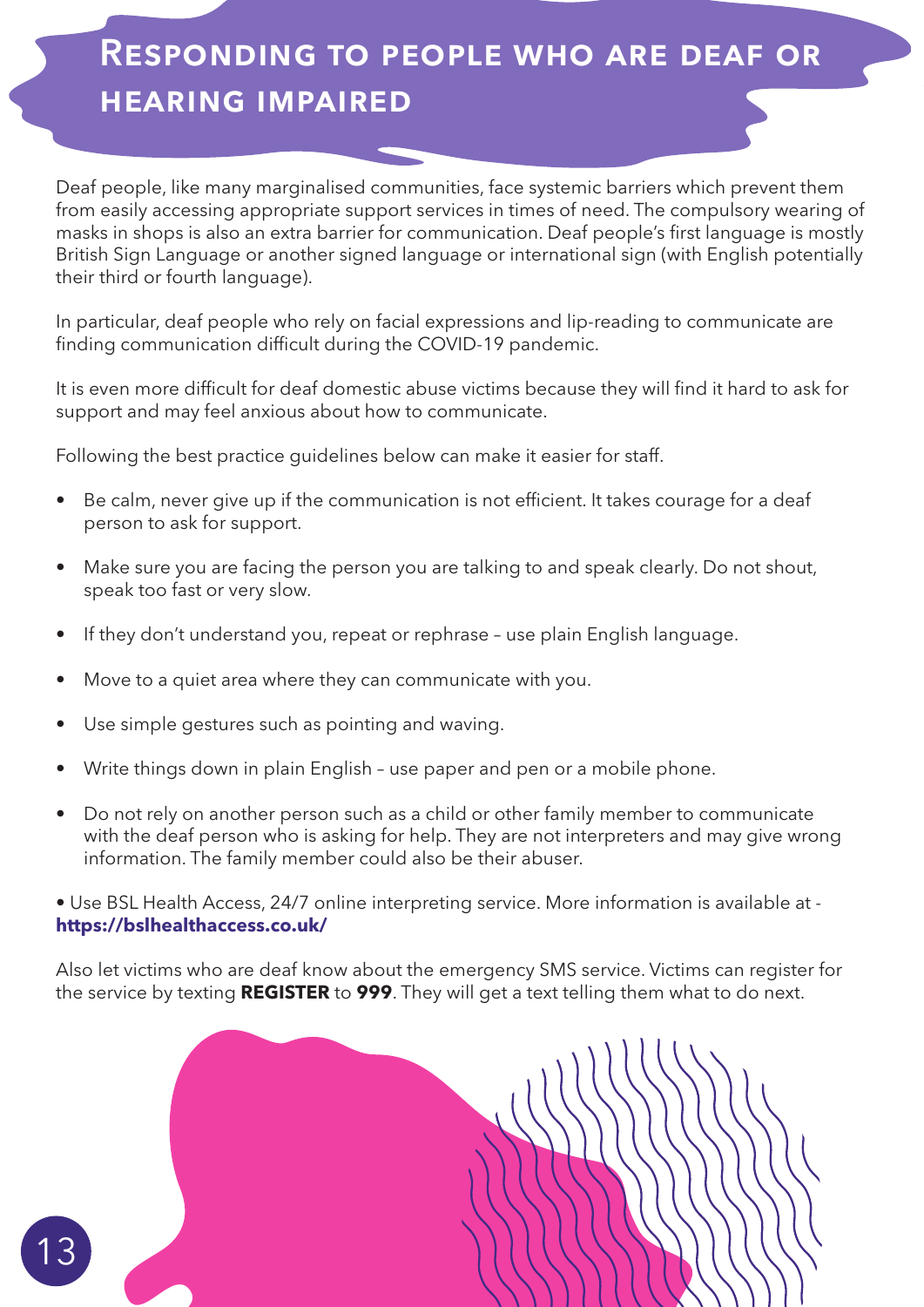This scheme has been designed to provide a simple and quick way for victims to signal that they need emergency help.

To adopt the Ask for ANI codeword scheme you will need to be able to provide a safe, private space where victims of domestic abuse can go to access support, such as a consultation room.

Once the decision has been made to adopt the scheme, you should follow these easy steps to start offering the service.

- 1 Let us know you are adopting the codeword scheme. If you have not already been in touch about adopting the scheme, email **[Maria.Bell@gov.im](mailto:Maria.Bell%40gov.im?subject=)**
- $2$  Talk to your staff. Before the scheme 'goes live' in your pharmacy, you should be confident that all members of staff working with customers are aware of the scheme, and they know what to do if someone uses the codeword. The training package available is intended for staff to help them understand domestic abuse and how to respond to domestic abuse disclosures.
- $3$  Print and put up posters. Posters will let victims know that they can use Ask for ANI in your pharmacy. If your pharmacy is already using the Safe Spaces scheme, co-branded posters are available to inform victims that they can ask for emergency help via Ask for ANI and/or use the consultation room to access specialist services via Safe Spaces.
- 4 Record any use of the codeword on the [online form](https://www.gov.uk/government/collections/ask-for-ani-domestic-abuse-codeword-scheme-pharmacy-materials). You will be asked to provide anonymised information to help us understand how the scheme is working.
- $5$  Keep talking to staff about the scheme. Keep up staff awareness about the codeword scheme through your team meetings and staff communications. You should ensure all new staff and any locums are told about the scheme and should consider building it into inductions. Staff should feel reassured that if they react to the codeword being used, managers will support them.
- 6 Any questions or queries about the scheme can be directed to **[Maria.Bell@gov.im](mailto:Maria.Bell%40gov.im?subject=)** 14

To access additional training resources and posters visit [gov.im/domesticabuse.](http://gov.im/domesticabuse)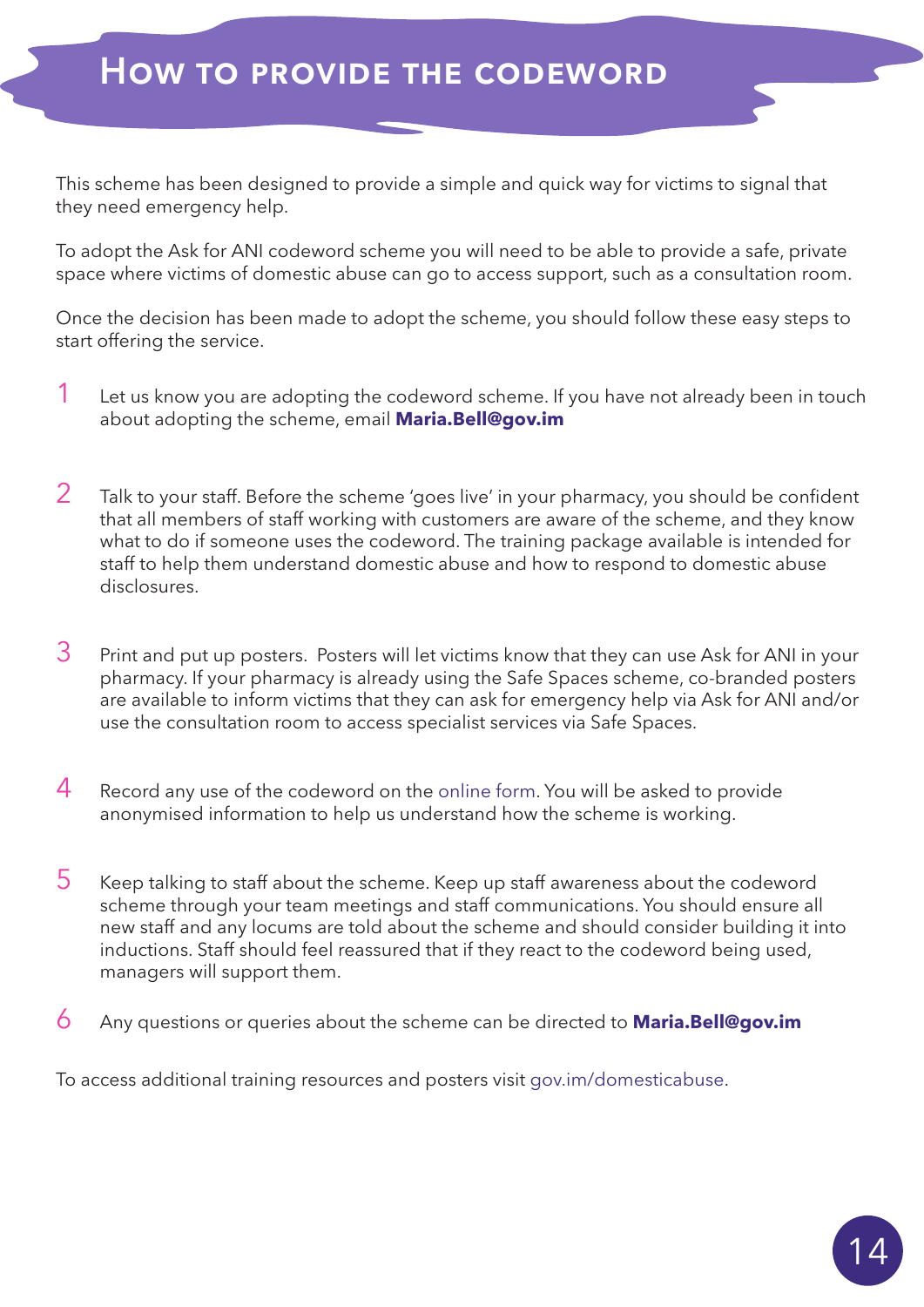# How does ask for ANI work with Safe Spaces?

If you are already using Hestia's Safe Spaces scheme in your pharmacy, you can adopt Ask for ANI as a way of providing immediate support to victims.

Hestia's Safe Spaces scheme has been rolled out in pharmacies across the UK including Boots, Superdrug and Morrison's Pharmacy. Safe Spaces enables victims of domestic abuse to access information on specialist services in a quiet, private space. But where a victim needs immediate, emergency assistance, Ask for ANI provides a way for victims to tell pharmacy staff that they need their help to either call the police on **999** or contact specialist services.

Pharmacies already operating the Safe Spaces scheme can adopt Ask for ANI to enhance the support offered to victims. Jointly branded Ask for ANI and Safe Spaces materials are available.

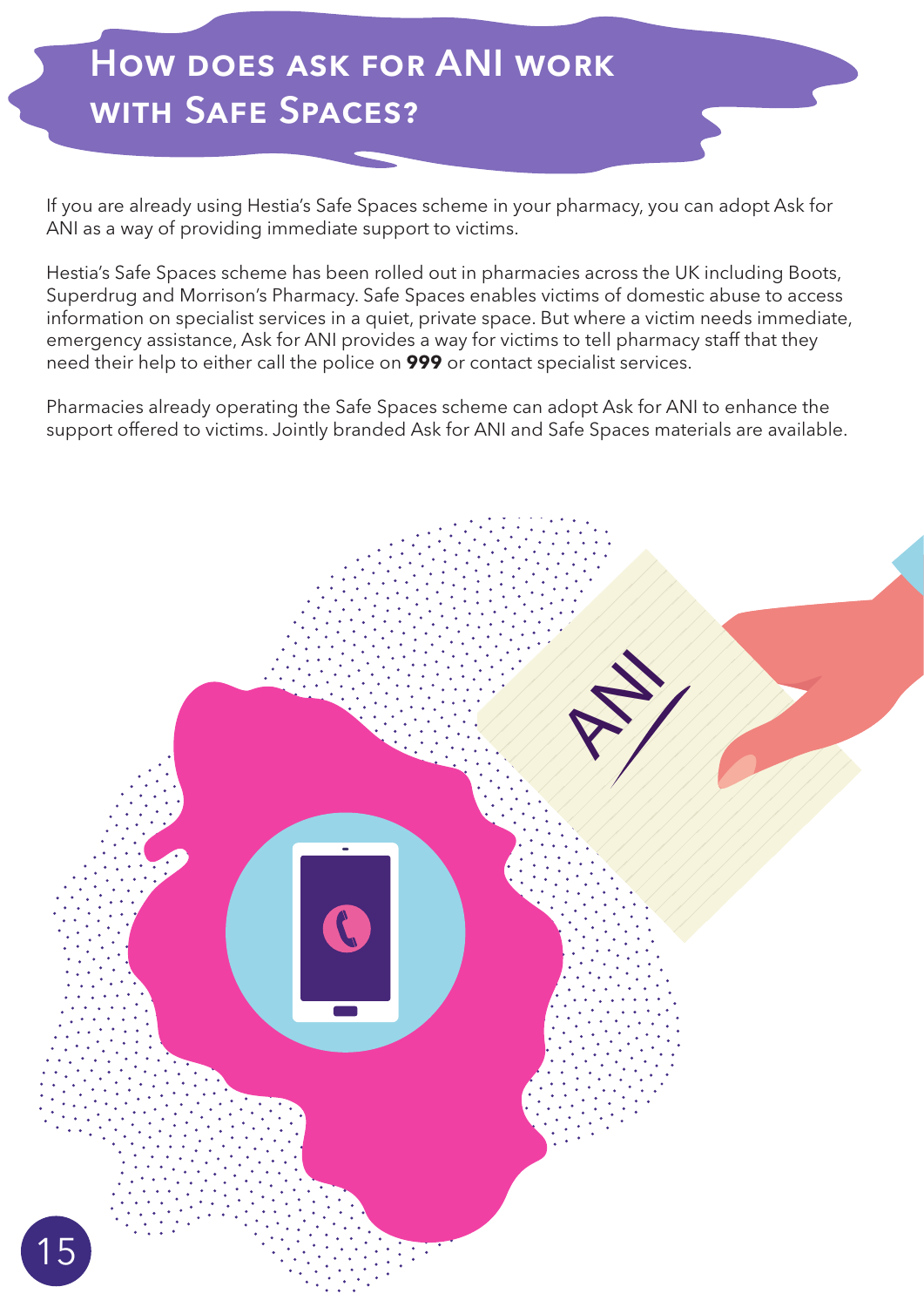## CONTACT INFORMATION

#### **Crimestoppers - 0800 555 111**

**IOM Constabulary Domestic Abuse officer - 01624 631495 (8am - 4pm, Mon - Fri)**

**National Domestic Abuse Helpline (England) - 0808 2000 247**

**National Stalking Helpline UK - 0808 802 0300**

**Victim Support IOM - 01624 679950**

**Women's Aid/Refuge - 01624 677900**

**Local information and advice - [www.gov.im/domesticabuse](http://www.gov.im/domesticabuse )**